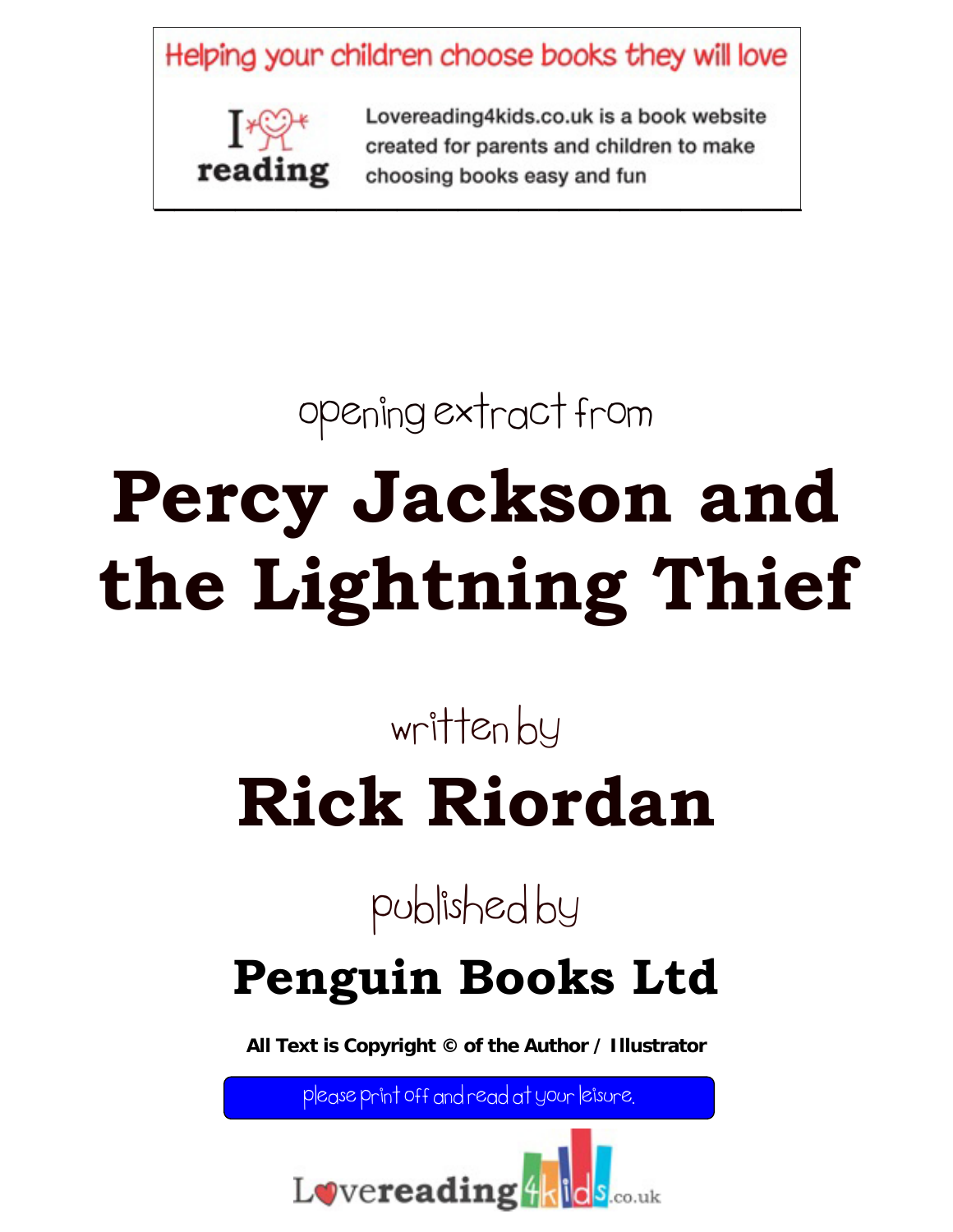#### I ACCIDENTALLY VAPORIZE MY MATHS TEACHER 1

Look, I didn't want to be a half-blood.

If you're reading this because you think you might be one, my advice is: close this book right now. Believe whatever lie your mom or dad told you about your birth, and try to lead a normal life.

Being a half-blood is dangerous. It's scary. Most of the time, it gets you killed in painful, nasty ways.

If you're a normal kid, reading this because you think it's fiction, great. Read on. I envy you for being able to believe that none of this ever happened.

But if you recognize yourself in these pages – if you feel something stirring inside – stop reading immediately. You might be one of us. And once you know that, it's only a matter of time before *they* sense it too, and they'll come for you.

Don't say I didn't warn you.

My name is Percy Jackson.

I'm twelve years old. Until a few months ago, I was a boarding student at Yancy Academy, a private school for troubled kids in upstate New York.

Am I a troubled kid?

Yeah. You could say that.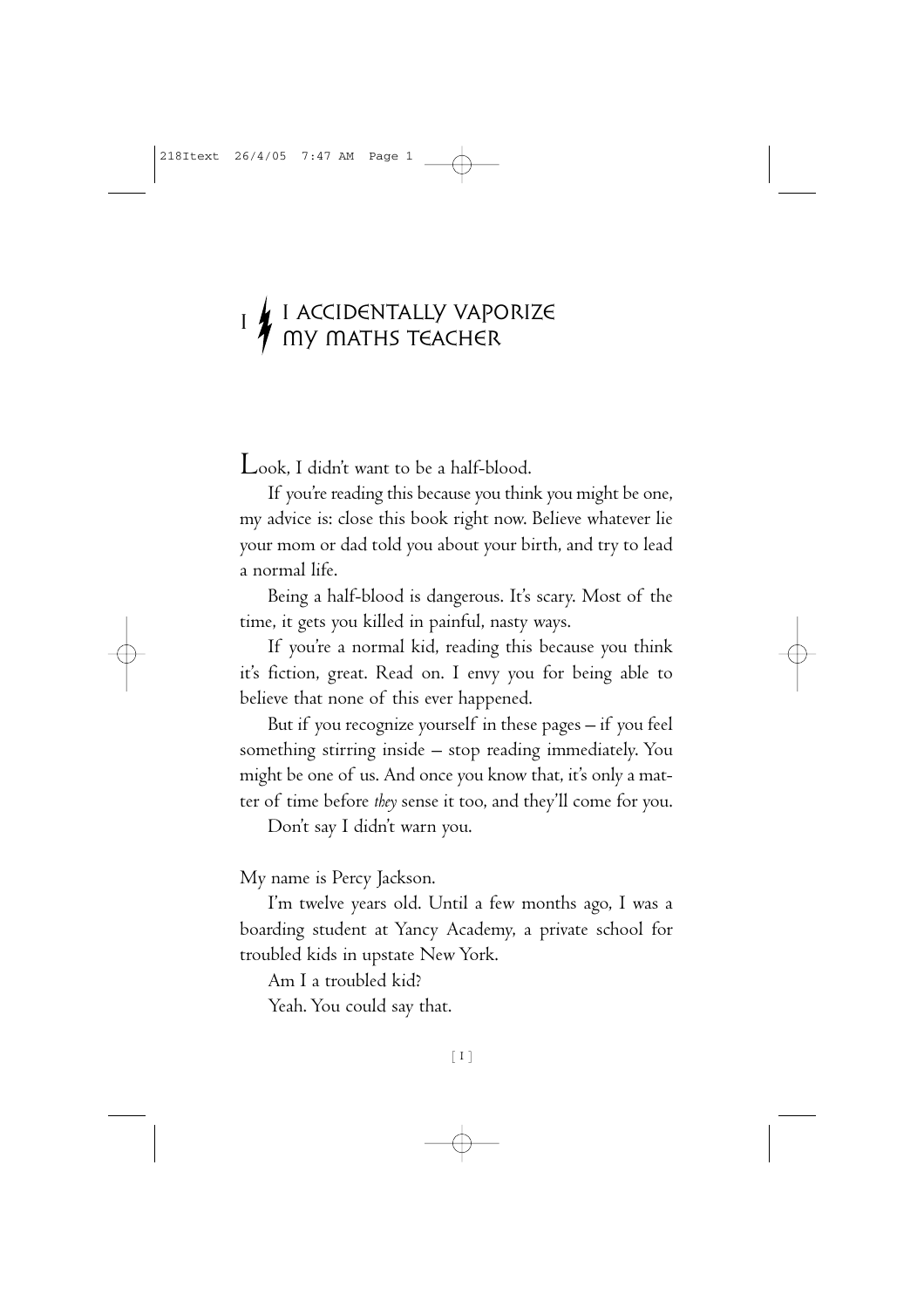I could start at any point in my short miserable life to prove it, but things really started going bad last May, when our sixth-grade class took a field trip to Manhattan – twenty-eight mental-case kids and two teachers on a yellow school bus, heading to the Metropolitan Museum of Art to look at ancient Greek and Roman stuff.

I know – it sounds like torture. Most Yancy field trips were.

But Mr Brunner, our Latin teacher, was leading this trip, so I had hopes.

Mr Brunner was this middle-aged guy in a motorized wheelchair. He had thinning hair and a scruffy beard and a frayed tweed jacket, which always smelled like coffee. You wouldn't think he'd be cool, but he told stories and jokes and let us play games in class. He also had this awesome collection of Roman armour and weapons, so he was the only teacher whose class didn't put me to sleep.

I hoped the trip would be okay. At least, I hoped that for once I wouldn't get in trouble.

Boy, was I wrong.

See, bad things happen to me on field trips. Like at my fifth-grade school, when we went to the Saratoga battlefield, I had this accident with a Revolutionary War cannon. I wasn't aiming for the school bus, but of course I got expelled anyway. And before that, at my fourth-grade school, when we took a behind-the-scenes tour of the Marine World shark pool, I sort of hit the wrong lever on the catwalk and our class took an unplanned swim. And the time before that . . . Well, you get the idea.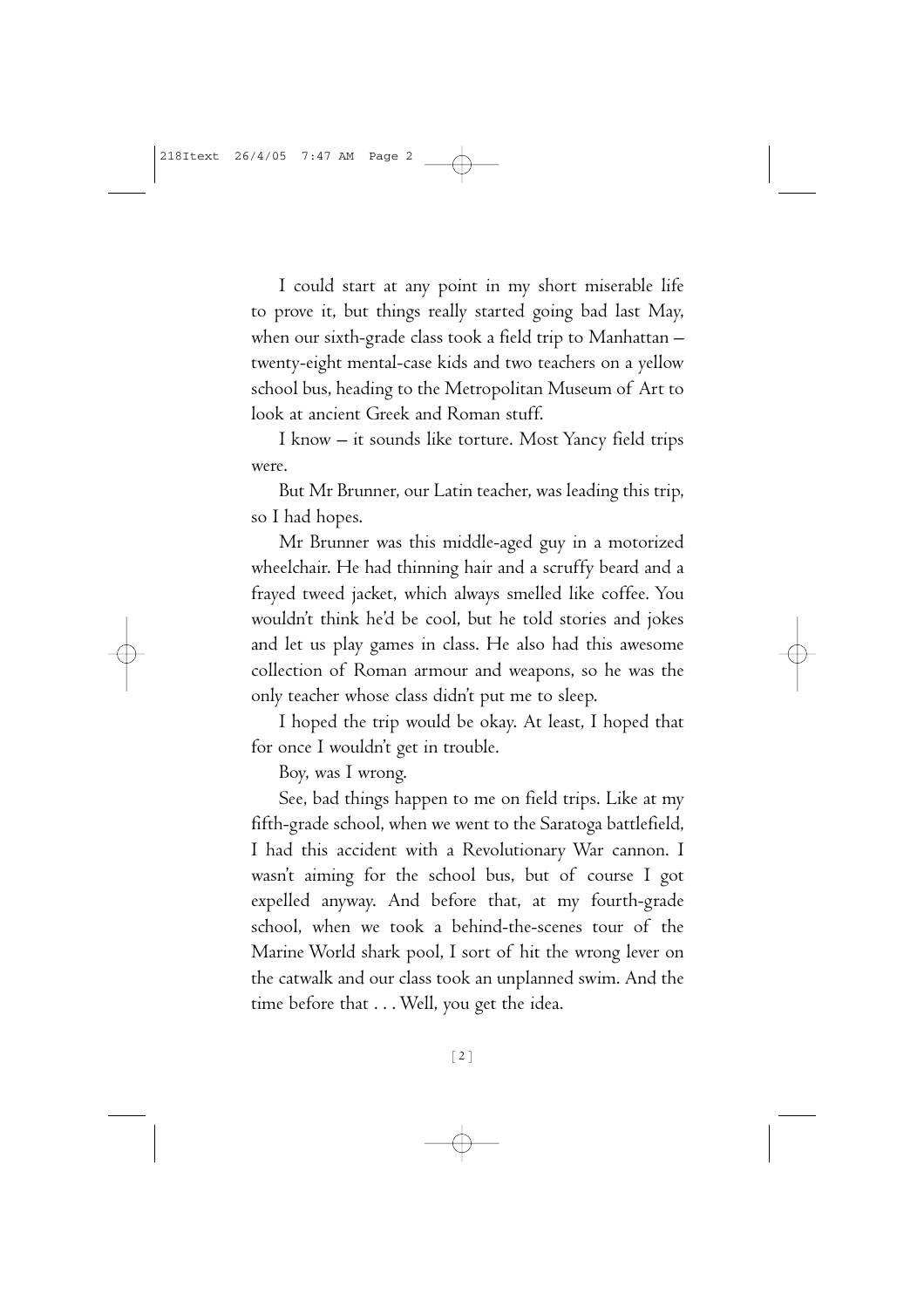This trip, I was determined to be good.

All the way into the city, I put up with Nancy Bobofit, the freckly red-headed kleptomaniac girl, hitting my best friend, Grover, in the back of the head with chunks of peanut butter-and-ketchup sandwich.

Grover was an easy target. He was scrawny. He cried when he got frustrated. He must've been held back several grades, because he was the only sixth grader with acne and the start of a wispy beard on his chin. On top of all that, he was crippled. He had a note excusing him from PE for the rest of his life because he had some kind of muscular disease in his legs. He walked funny, like every step hurt him, but don't let that fool you. You should've seen him run when it was enchilada day in the cafeteria.

Anyway, Nancy Bobofit was throwing wads of sandwich that stuck in his curly brown hair, and she knew I couldn't do anything back to her because I was already on probation. The headmaster had threatened me with death-by-inschool-suspension if anything bad, embarrassing, or even mildly entertaining happened on this trip.

'I'm going to kill her,' I mumbled.

Grover tried to calm me down. 'It's okay. I like peanut butter.'

He dodged another piece of Nancy's lunch.

'That's it.' I started to get up, but Grover pulled me back to my seat.

'You're already on probation,' he reminded me. 'You know who'll get blamed if anything happens.'

Looking back on it, I wish I'd decked Nancy Bobofit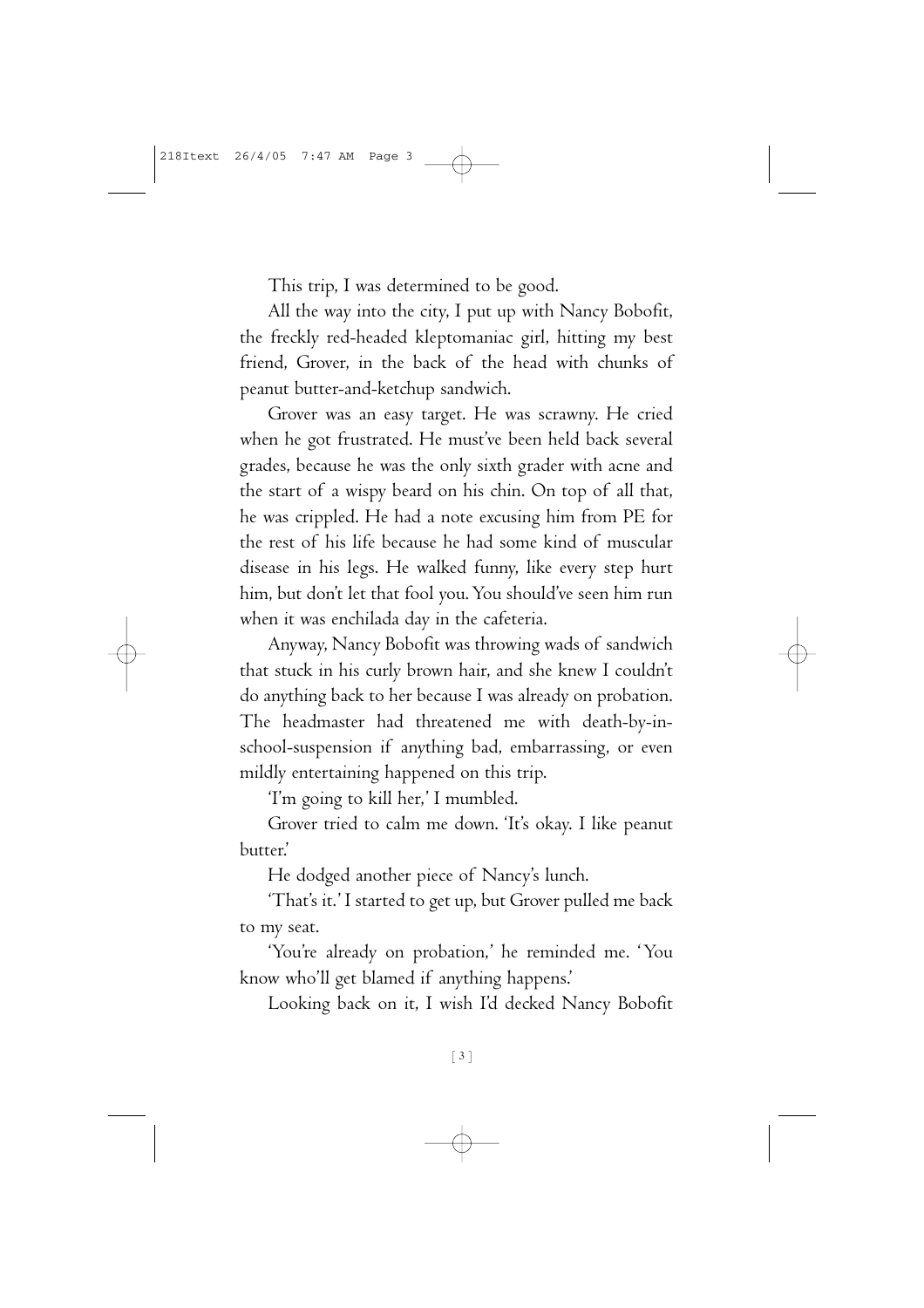right then and there. In-school suspension would've been nothing compared to the mess I was about to get myself into.

Mr Brunner led the museum tour.

He rode up front in his wheelchair, guiding us through the big echoey galleries, past marble statues and glass cases full of really old black-and-orange pottery.

It blew my mind that this stuff had survived for two thousand, three thousand years.

He gathered us around a four-metre-tall stone column with a big sphinx on the top, and started telling us how it was a grave marker, a *stele*, for a girl about our age. He told us about the carvings on the sides. I was trying to listen to what he had to say, because it was kind of interesting, but everybody around me was talking, and every time I told them to shut up, the other teacher chaperone, Mrs Dodds, would give me the evil eye.

Mrs Dodds was this little maths teacher from Georgia who always wore a black leather jacket, even though she was fifty years old. She looked mean enough to ride a Harley right into your locker. She had come to Yancy halfway through the year, when our last maths teacher had a nervous breakdown.

From her first day, Mrs Dodds loved Nancy Bobofit and figured I was devil spawn. She would point her crooked finger at me and say, 'Now, honey,' real sweet, and I knew I was going to get after-school detention for a month.

One time, after she'd made me erase answers out of old maths workbooks until midnight, I told Grover I didn't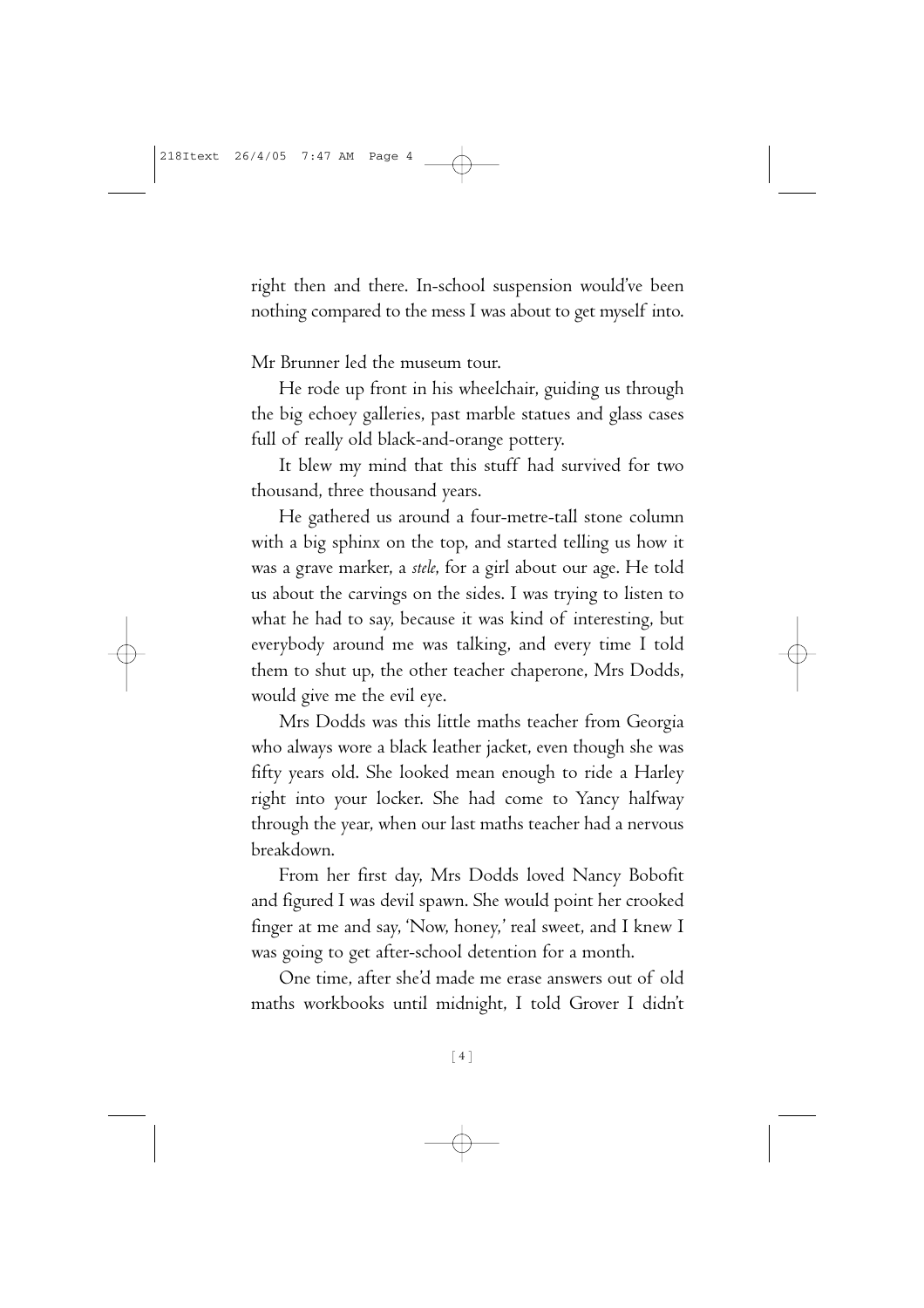think Mrs Dodds was human. He looked at me real serious and said, 'You're absolutely right.'

Mr Brunner kept talking about Greek funeral art.

Finally, Nancy Bobofit snickered something about the naked guy on the *stele*, and I turned around and said, 'Will you *shut up*?'

It came out louder than I meant it to.

The whole group laughed. Mr Brunner stopped his story.

'Mr Jackson,' he said, 'did you have a comment?'

My face was totally red. I said, 'No, sir.'

Mr Brunner pointed to one of the pictures on the *stele*. 'Perhaps you'll tell us what this picture represents?'

I looked at the carving, and felt a flush of relief, because I actually recognized it. 'That's Kronos eating his kids, right?'

'Yes,' Mr Brunner said, obviously not satisfied. 'And he did this because . . .'

'Well . . .' I racked my brain to remember. 'Kronos was the king god, and –'

'God?' Mr Brunner asked.

'Titan,' I corrected myself. 'And . . . he didn't trust his kids, who were the gods. So, um, Kronos ate them, right? But his wife hid baby Zeus, and gave Kronos a rock to eat instead. And later, when Zeus grew up, he tricked his dad, Kronos, into barfing up his brothers and sisters –'

'Eeew!' said one of the girls behind me.

'– and so there was this big fight between the gods and the Titans,' I continued, 'and the gods won.'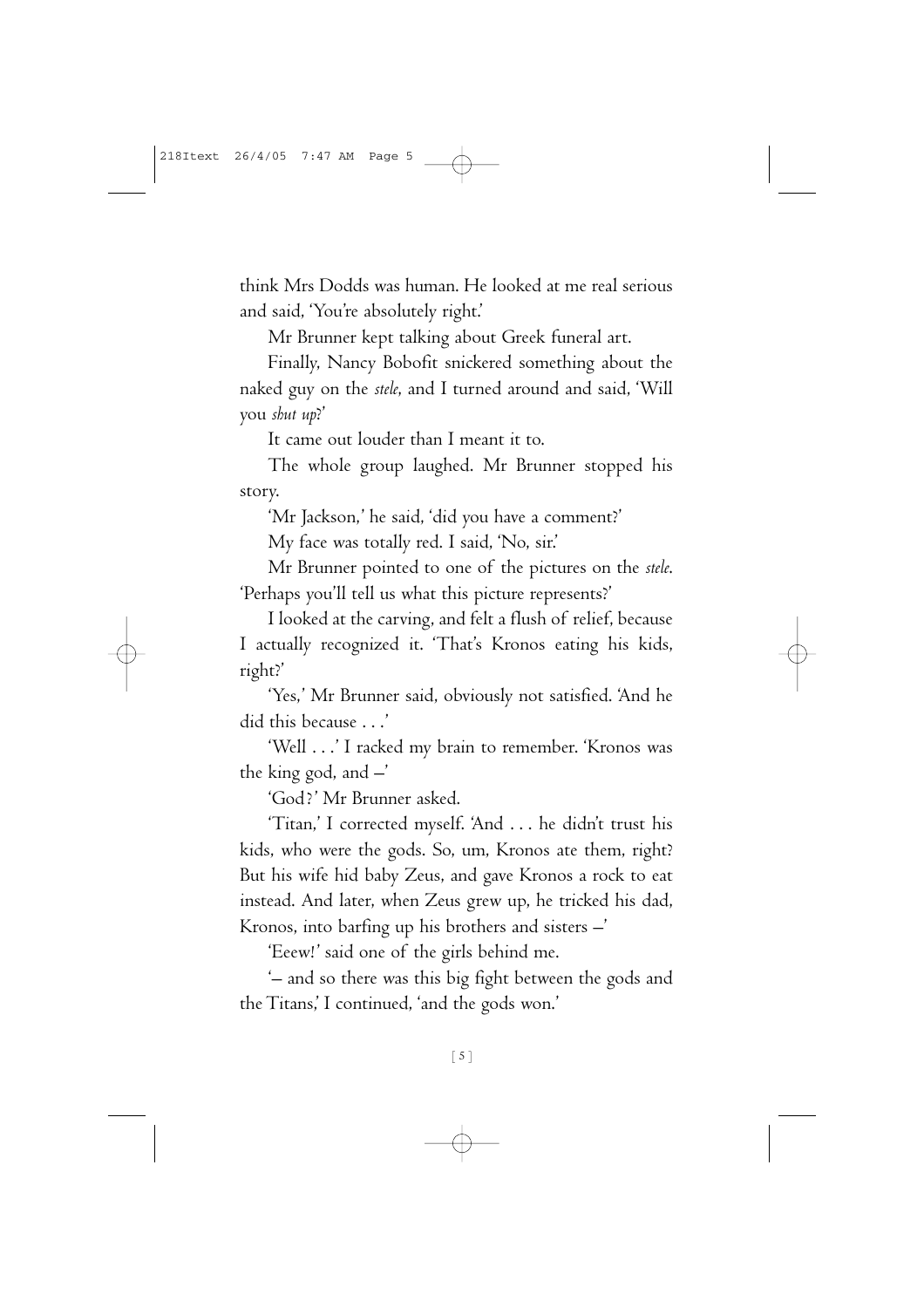Some snickers from the group.

Behind me, Nancy Bobofit mumbled to a friend, 'Like we're going to use this in real life. Like it's going to say on our job applications, "Please explain why Kronos ate his kids".'

'And why, Mr Jackson,' Brunner said, 'to paraphrase Miss Bobofit's excellent question, does this matter in real  $l$ ife?'

'Busted,' Grover muttered.

'Shut up,' Nancy hissed, her face even brighter red than her hair.

At least Nancy got in trouble, too. Mr Brunner was the only one who ever caught her saying anything wrong. He had radar ears.

I thought about his question, and shrugged. 'I don't know, sir.'

'I see.' Mr Brunner looked disappointed. 'Well, half credit, Mr Jackson. Zeus did indeed feed Kronos a mixture of mustard and wine, which made him disgorge his other five children, who, of course, being immortal gods, had been living and growing up completely undigested in the Titan's stomach. The gods defeated their father, sliced him to pieces with his own scythe, and scattered his remains in Tartarus, the darkest part of the Underworld. On that happy note, it's time for lunch. Mrs Dodds, would you lead us back outside?'

The class drifted off, the girls holding their stomachs, the guys pushing each other around and acting like doofuses.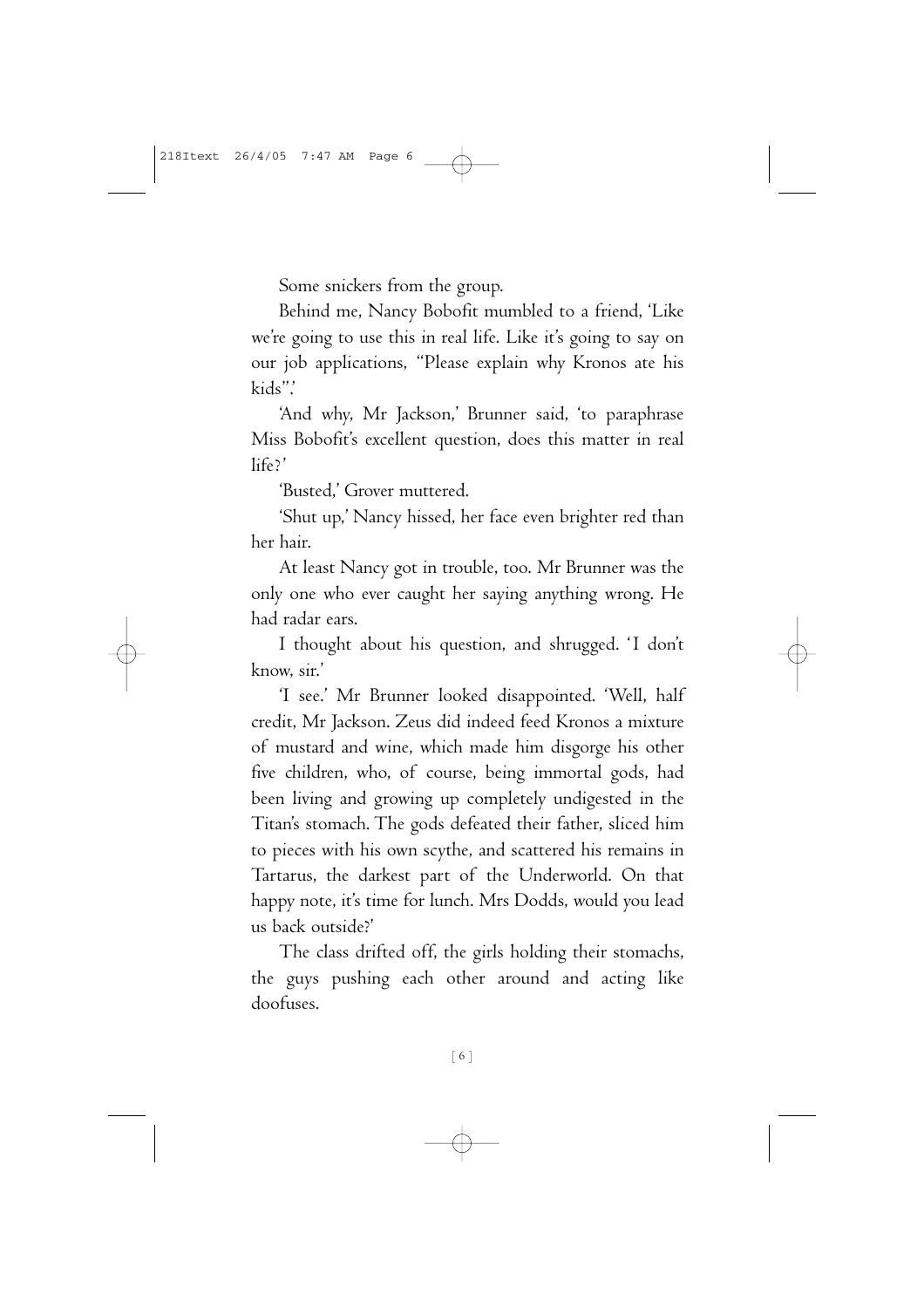Grover and I were about to follow when Mr Brunner said, 'Mr Jackson.'

I knew that was coming.

I told Grover to keep going. Then I turned towards Mr Brunner. 'Sir?'

Mr Brunner had this look that wouldn't let you go – intense brown eyes that could've been a thousand years old and had seen everything.

'You must learn the answer to my question,' Mr Brunner told me.

'About the Titans?'

'About real life. And how your studies apply to it.'  $'$ Oh $'$ 

'What you learn from me,' he said, 'is vitally important. I expect you to treat it as such. I will accept only the best from you, Percy Jackson.'

I wanted to get angry, this guy pushed me so hard.

I mean, sure, it was kind of cool on tournament days, when he dressed up in a suit of Roman armour and shouted: 'What ho!' and challenged us, sword-point against chalk, to run to the board and name every Greek and Roman person who had ever lived, and their mother, and what god they worshipped. But Mr Brunner expected me to be as good as everybody else, despite the fact I have dyslexia and attention deficit disorder and I had never made above a C- in my life. No – he didn't expect me to be *as good*; he expected me to be *better*. And I just couldn't learn all those names and facts, much less spell them correctly.

I mumbled something about trying harder, while Mr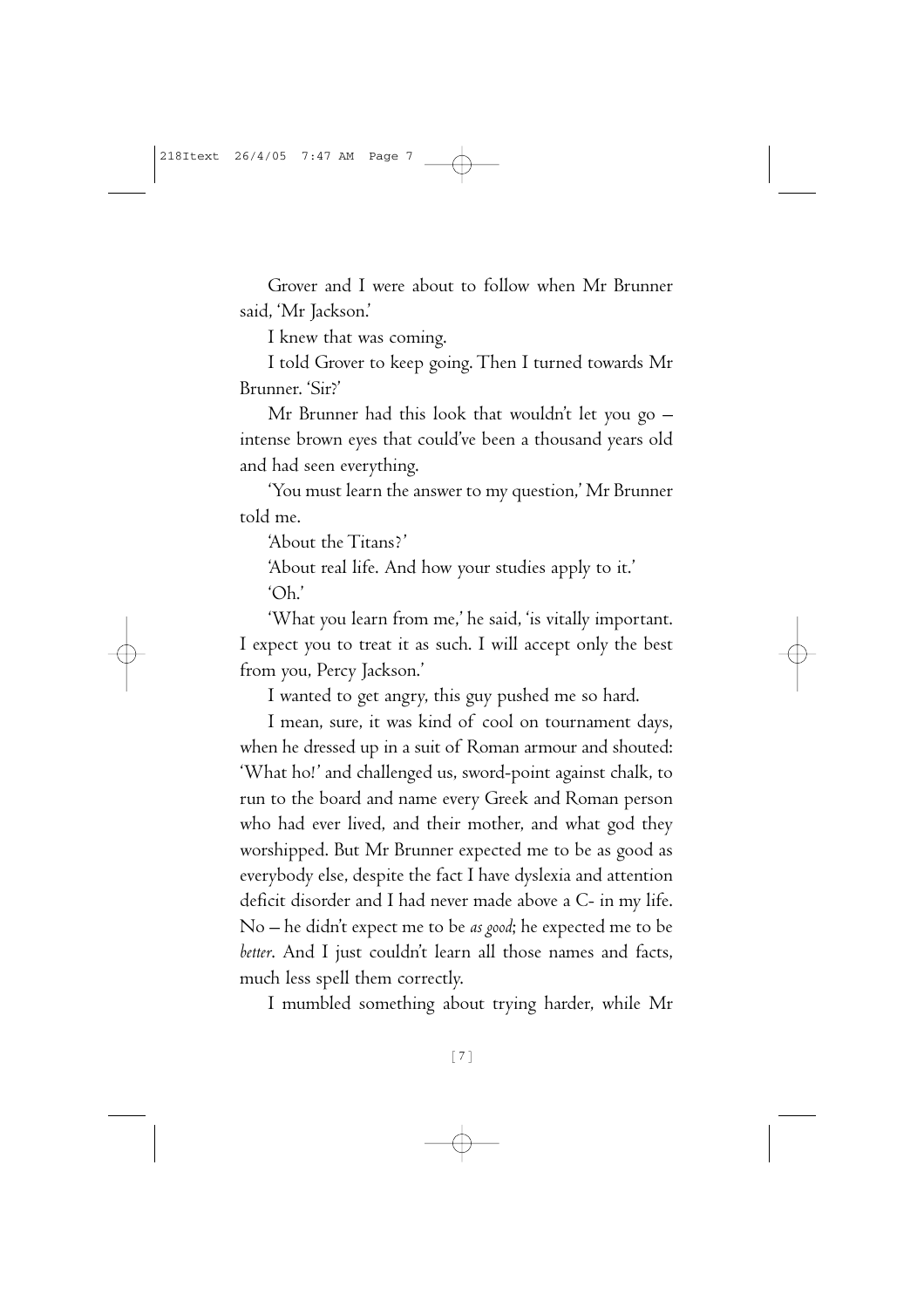Brunner took one long sad look at the *stele*, like he'd been at this girl's funeral.

He told me to go outside and eat my lunch.

The class gathered on the front steps of the museum, where we could watch the foot traffic along Fifth Avenue.

Overhead, a huge storm was brewing, with clouds blacker than I'd ever seen over the city. I figured maybe it was global warming or something, because the weather all across New York state had been weird since Christmas. We'd had massive snow storms, flooding, wildfires from lightning strikes. I wouldn't have been surprised if this was a hurricane blowing in.

Nobody else seemed to notice. Some of the guys were pelting pigeons with Lunchables crackers. Nancy Bobofit was trying to pickpocket something from a lady's bag, and, of course, Mrs Dodds wasn't seeing a thing.

Grover and I sat on the edge of the fountain, away from the others. We thought that maybe if we did that, everybody wouldn't know we were from *that* school – the school for loser freaks who couldn't make it elsewhere.

'Detention?' Grover asked.

'Nah,' I said. 'Not from Brunner. I just wish he'd lay off me sometimes. I mean – I'm not a genius.'

Grover didn't say anything for a while. Then, when I thought he was going to give me some deep philosophical comment to make me feel better, he said, 'Can I have your apple?'

I didn't have much of an appetite, so I let him take it.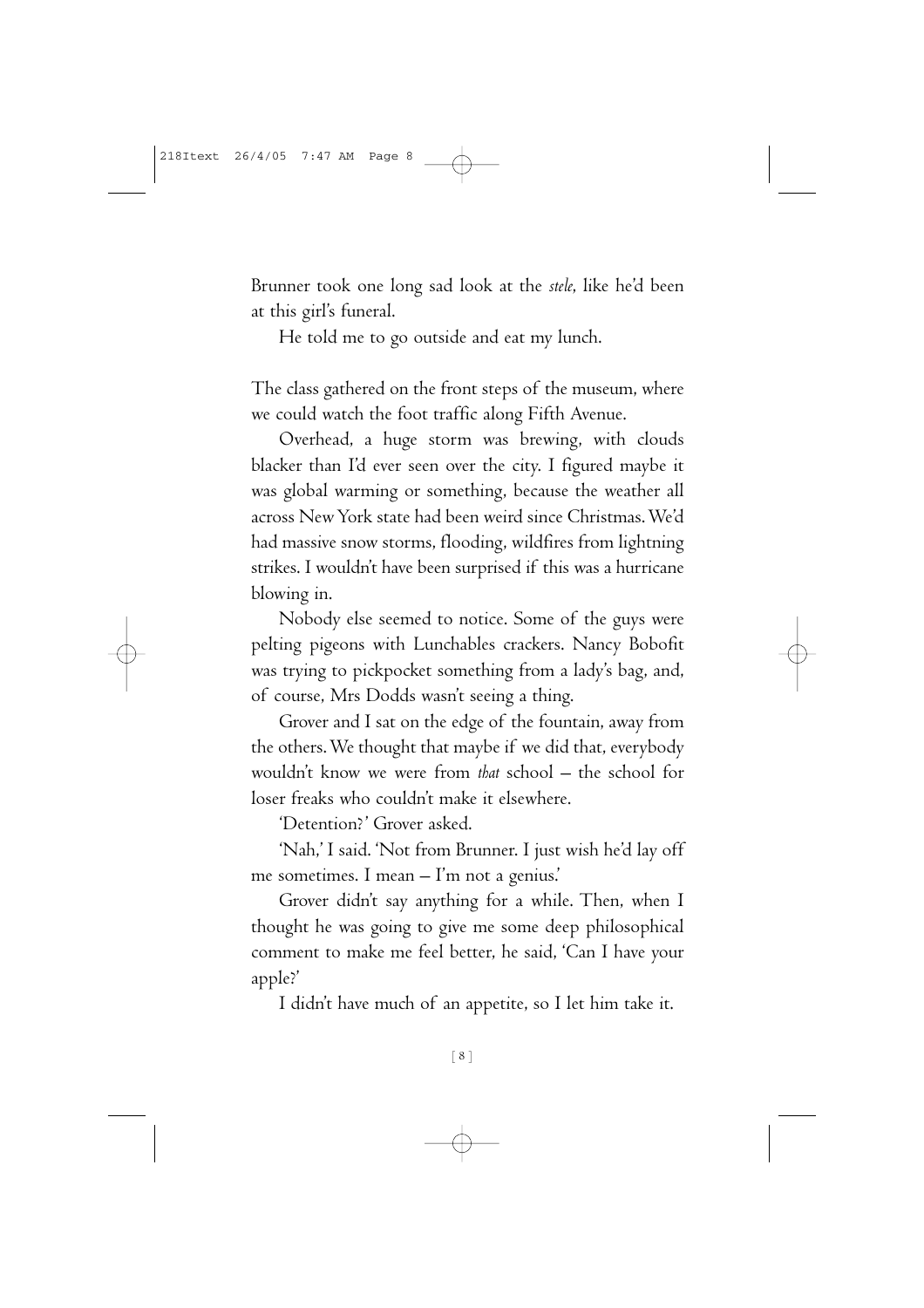I watched the stream of cabs going down Fifth Avenue, and thought about my mom's apartment, only a little ways uptown from where we sat. I hadn't seen her since Christmas. I wanted so bad to jump in a taxi and head home. She'd hug me and be glad to see me, but she'd be disappointed, too. She'd send me right back to Yancy, remind me that I had to try harder, even if this was my sixth school in six years and I was probably going to be kicked out again. I wouldn't be able to stand that sad look she'd give me.

Mr Brunner parked his wheelchair at the base of the handicapped ramp. He ate celery while he read a paperback novel. A red umbrella stuck up from the back of his chair, making it look like a motorized café table.

I was about to unwrap my sandwich when Nancy Bobofit appeared in front of me with her ugly friends – I guess she'd gotten tired of stealing from the tourists – and dumped her half-eaten lunch in Grover's lap.

'Oops.' She grinned at me with her crooked teeth. Her freckles were orange, as if somebody had spray-painted her face with liquid Cheetos.

I tried to stay cool. The school counsellor had told me a million times, 'Count to ten, get control of your temper.' But I was so mad my mind went blank. A wave roared in my ears.

I don't remember touching her, but the next thing I knew, Nancy was sitting on her butt in the fountain, screaming, 'Percy pushed me!'

Mrs Dodds materialized next to us.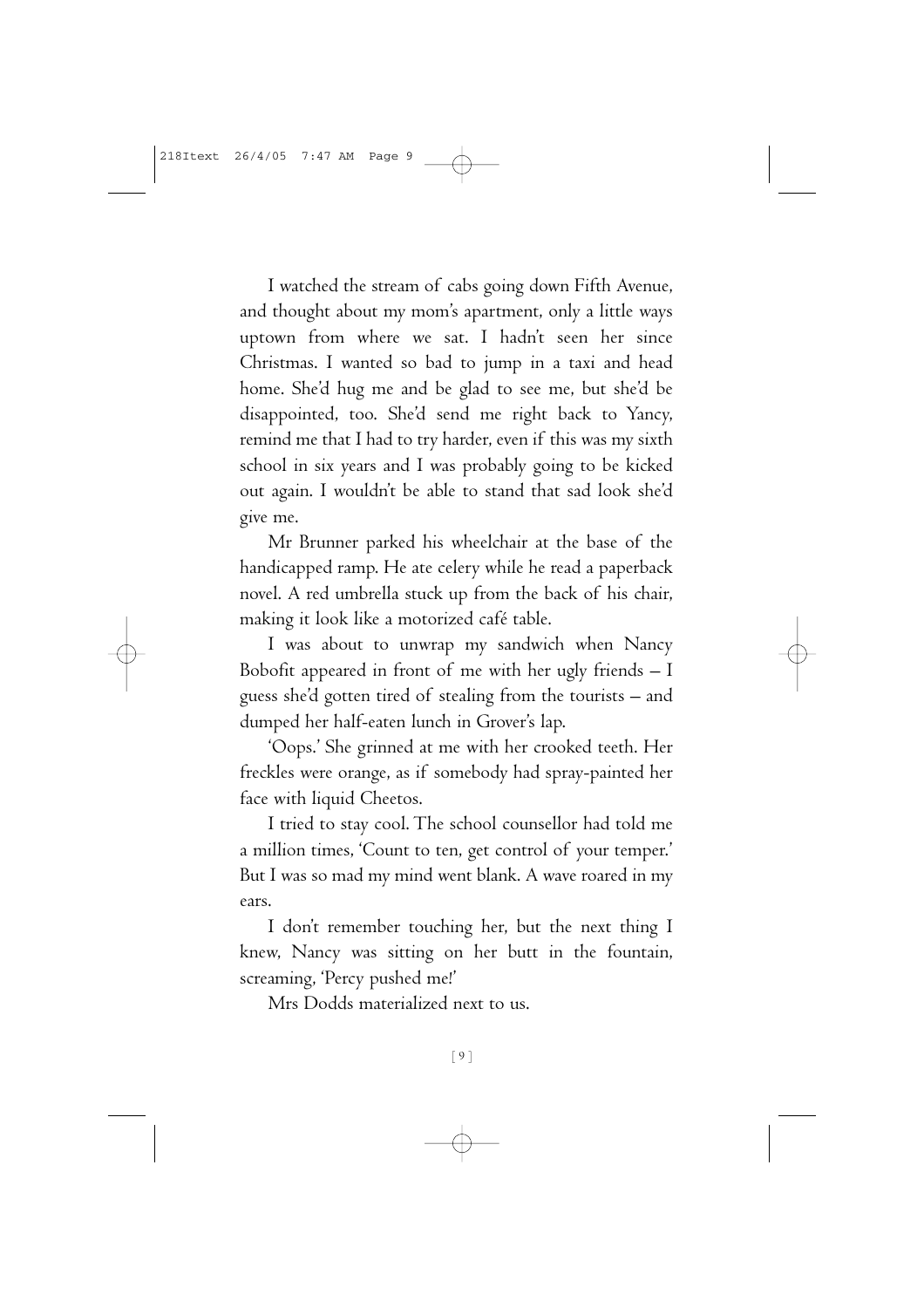Some of the kids were whispering: 'Did you see –'

 $-$  the water  $-$ '

'– like it grabbed her –'

I didn't know what they were talking about. All I knew was that I was in trouble again.

As soon as Mrs Dodds was sure poor little Nancy was okay, promising to get her a new shirt at the museum gift shop, etc., etc., Mrs Dodds turned on me. There was a triumphant fire in her eyes, as if I'd done something she'd been waiting for all semester. 'Now, honey –'

'I know,' I grumbled. 'A month erasing textbooks.'

That wasn't the right thing to say.

'Come with me,' Mrs Dodds said.

'Wait!' Grover yelped. 'It was me. *I* pushed her.'

I stared at him, stunned. I couldn't believe he was trying to cover for me. Mrs Dodds scared Grover to death.

She glared at him so hard his whiskery chin trembled.

'I don't think so, Mr Underwood,' she said.

'But  $-$ '

'You – *will* – stay – here.'

Grover looked at me desperately.

'It's okay, man,' I told him. 'Thanks for trying.'

'Honey,' Mrs Dodds barked at me. *'Now.'*

Nancy Bobofit smirked.

I gave her my deluxe I'll-kill-you-later stare. I then turned to face Mrs Dodds, but she wasn't there. She was standing at the museum entrance, way at the top of the steps, gesturing impatiently at me to come on.

How'd she get there so fast?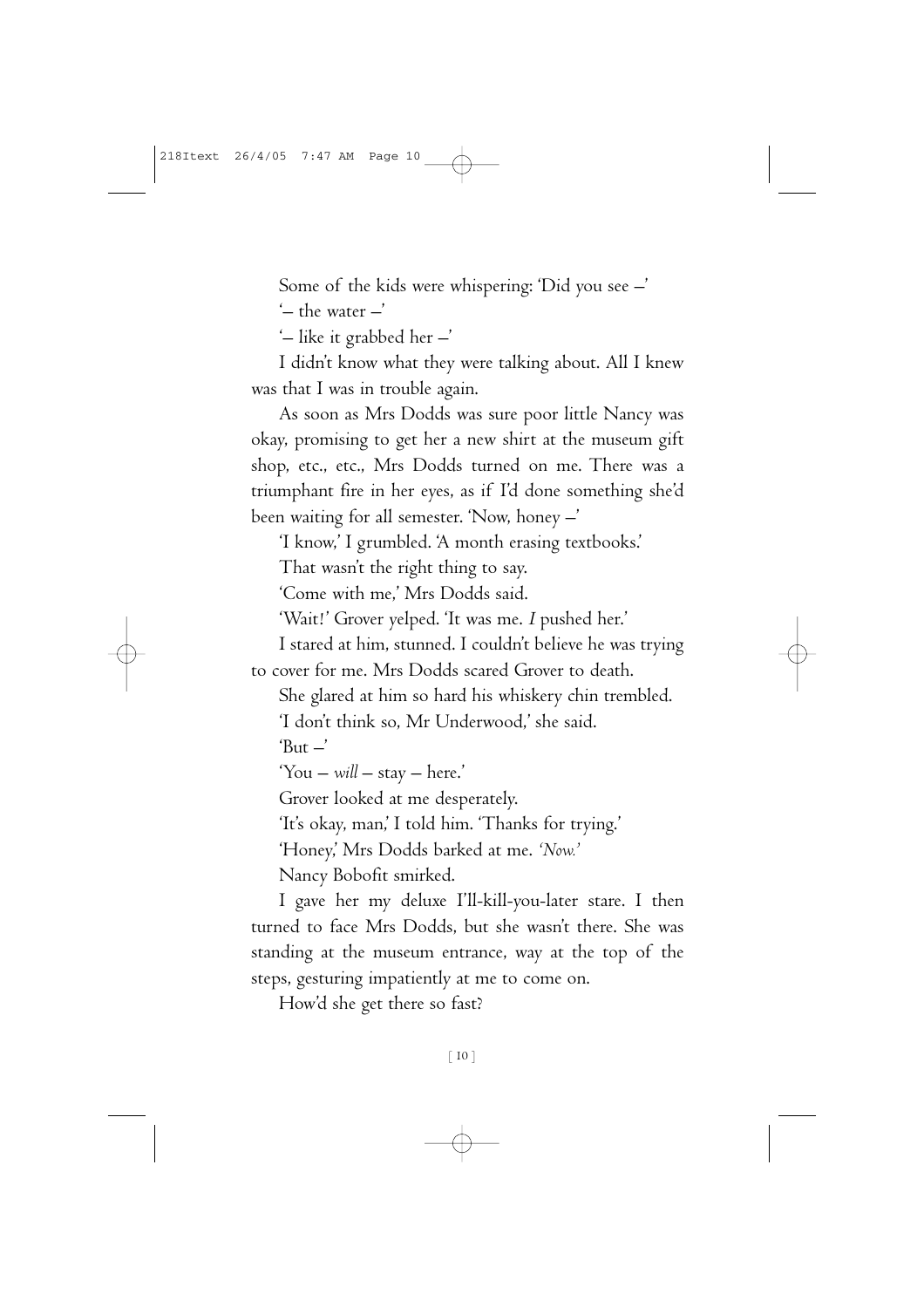I have moments like that a lot, when my brain falls asleep or something, and the next thing I know I've missed something, as if a puzzle piece fell out of the universe and left me staring at the blank place behind it. The school counsellor told me this was part of the ADHD, my brain misinterpreting things.

I wasn't so sure.

I went after Mrs Dodds.

Halfway up the steps, I glanced back at Grover. He was looking pale, cutting his eyes between me and Mr Brunner, like he wanted Mr Brunner to notice what was going on, but Mr Brunner was absorbed in his novel.

I looked back up. Mrs Dodds had disappeared again. She was now inside the building, at the end of the entrance hall.

Okay, I thought. She's going to make me buy a new shirt for Nancy at the gift shop.

But apparently that wasn't the plan.

I followed her deeper into the museum. When I finally caught up to her, we were back in the Greek and Roman section.

Except for us, the gallery was empty.

Mrs Dodds stood with her arms crossed in front of a big marble frieze of the Greek gods. She was making this weird noise in her throat, like growling.

Even without the noise, I would've been nervous. It's weird being alone with a teacher, especially Mrs Dodds. Something about the way she looked at the frieze, as if she wanted to pulverize it . . .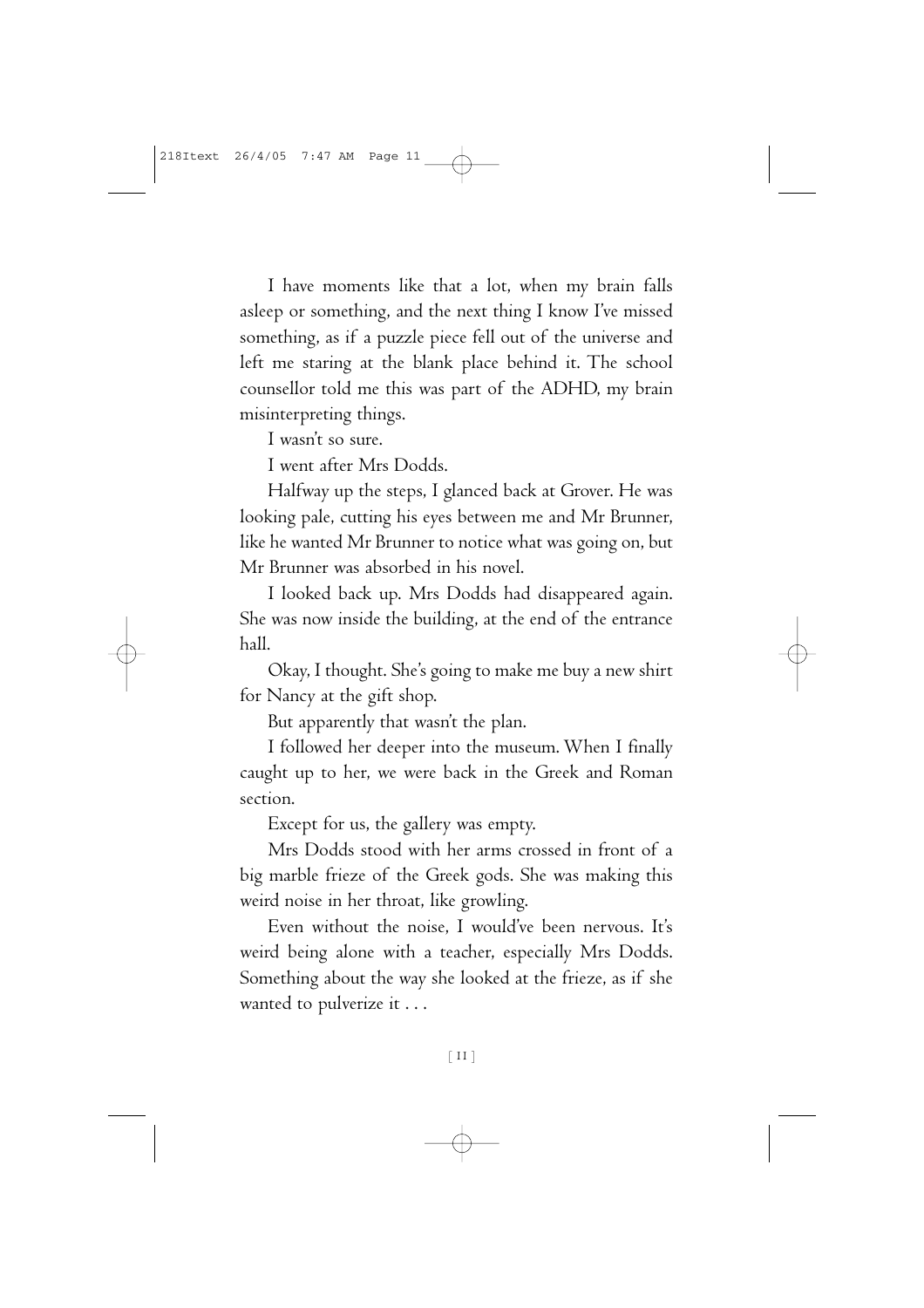'You've been giving us problems, honey,' she said.

I did the safe thing. I said, 'Yes, ma'am.'

She tugged on the cuffs of her leather jacket. 'Did you really think you would get away with it?'

The look in her eyes was beyond mad. It was evil.

She's a teacher, I thought nervously. It's not like she's going to hurt me.

I said, 'I'll – I'll try harder, ma'am.'

Thunder shook the building.

'We are not fools, Percy Jackson,' Mrs Dodds said. 'It was only a matter of time before we found you out. Confess, and you will suffer less pain.'

I didn't know what she was talking about.

All I could think of was that the teachers must've found the illegal stash of candy I'd been selling out of my dorm room. Or maybe they'd realized I got my essay on *Tom Sawyer* from the Internet without ever reading the book and now they were going to take away my grade. Or worse, they were going to make me read the book.

'Well?' she demanded.

'Ma'am, I don't . . .'

'Your time is up,' she hissed. Then the weirdest thing happened. Her eyes began to glow like barbecue coals. Her fingers stretched, turning into talons. Her jacket melted into large, leathery wings. She wasn't human. She was a shrivelled hag with bat wings and claws and a mouth full of yellow fangs, and she was about to slice me to ribbons.

Then things got even stranger.

Mr Brunner, who'd been out in front of the museum a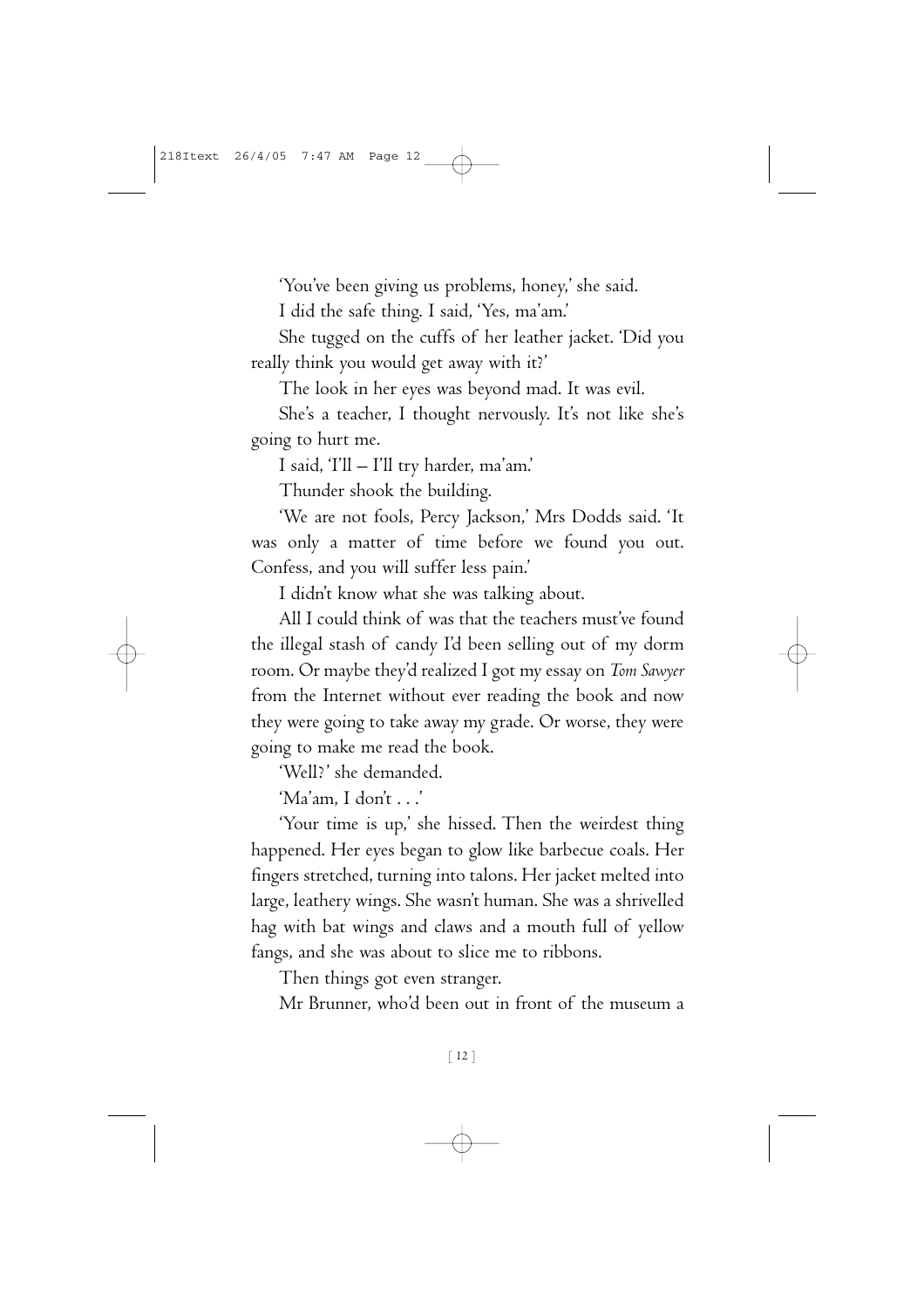minute before, wheeled his chair into the doorway of the gallery, holding a pen in his hand.

'What ho, Percy!' he shouted, and tossed the pen through the air.

Mrs Dodds lunged at me.

With a yelp, I dodged and felt talons slash the air next to my ear. I snatched the ballpoint pen out of the air, but when it hit my hand, it wasn't a pen any more. It was a sword – Mr Brunner's bronze sword, which he always used on tournament day.

Mrs Dodds spun towards me with a murderous look in her eyes.

My knees were jelly. My hands were shaking so bad I almost dropped the sword.

She snarled, 'Die, honey!'

And she flew straight at me.

Absolute terror ran through my body. I did the only thing that came naturally: I swung the sword.

The metal blade hit her shoulder and passed clean through her body as if she were made of water. *Hisss!*

Mrs Dodds was a sand castle in a power fan. She exploded into yellow powder, vaporized on the spot, leaving nothing but the smell of sulphur and a dying screech and a chill of evil in the air, as if those two glowing red eyes were still watching me.

I was alone.

There was a ballpoint pen in my hand.

Mr Brunner wasn't there. Nobody was there but me.

My hands were still trembling. My lunch must've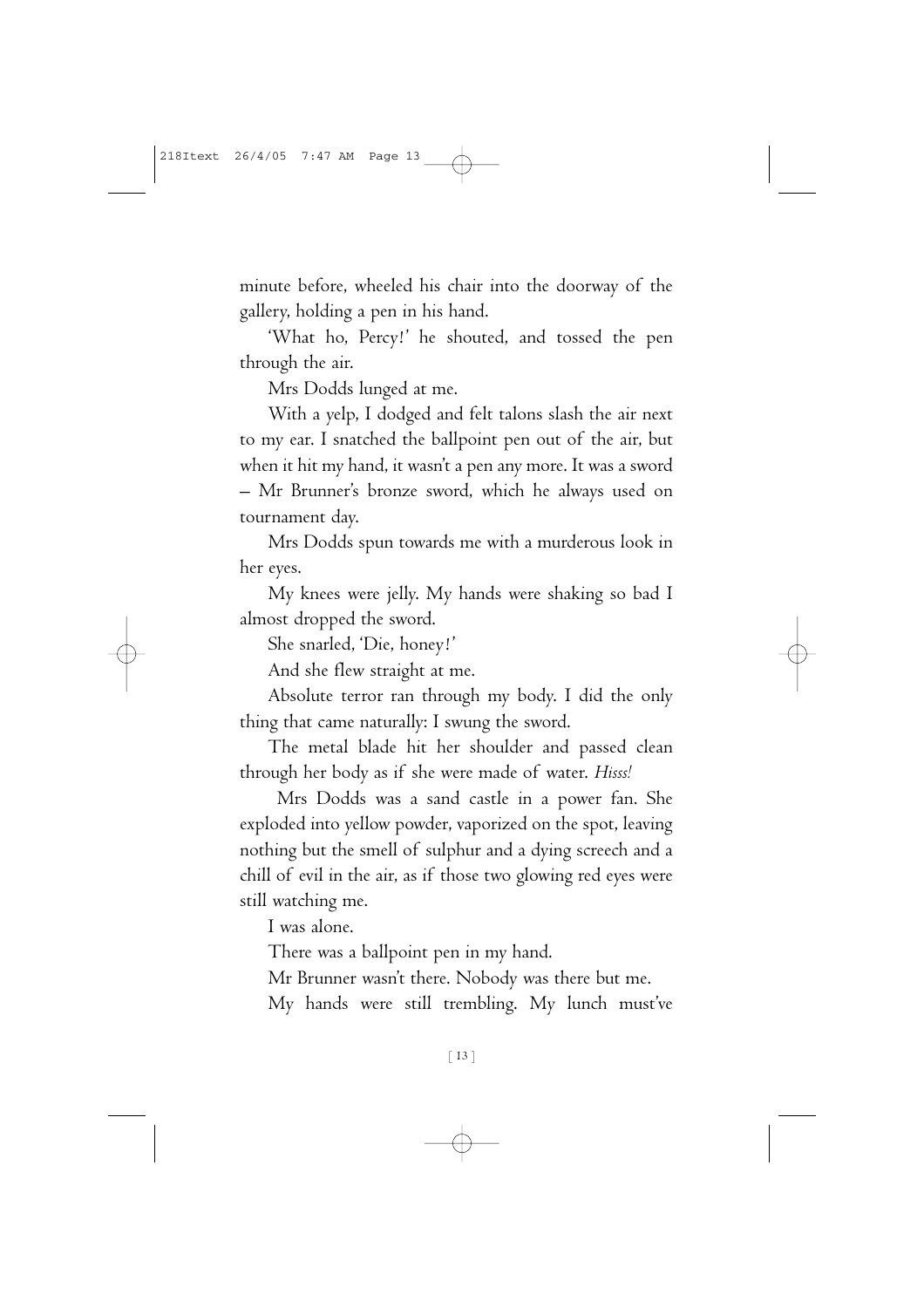been contaminated with magic mushrooms or something.

Had I imagined the whole thing?

I went back outside.

It had started to rain.

Grover was sitting by the fountain, a museum map tented over his head. Nancy Bobofit was still standing there, soaked from her swim in the fountain, grumbling to her ugly friends. When she saw me, she said, 'I hope Mrs Kerr whipped your butt.'

I said, 'Who?'

'Our *teacher*. Duh!'

I blinked. We had no teacher named Mrs Kerr. I asked Nancy what she was talking about.

She just rolled her eyes and turned away.

I asked Grover where Mrs Dodds was.

He said, 'Who?'

But he paused first, and he wouldn't look at me, so I thought he was messing with me.

'Not funny, man,' I told him. 'This is serious.'

Thunder boomed overhead.

I saw Mr Brunner sitting under his red umbrella, reading his book, as if he'd never moved.

I went over to him.

He looked up, a little distracted. 'Ah, that would be my pen. Please bring your own writing utensil in the future, Mr Jackson.'

I handed it over. I hadn't even realized I was still holding it.